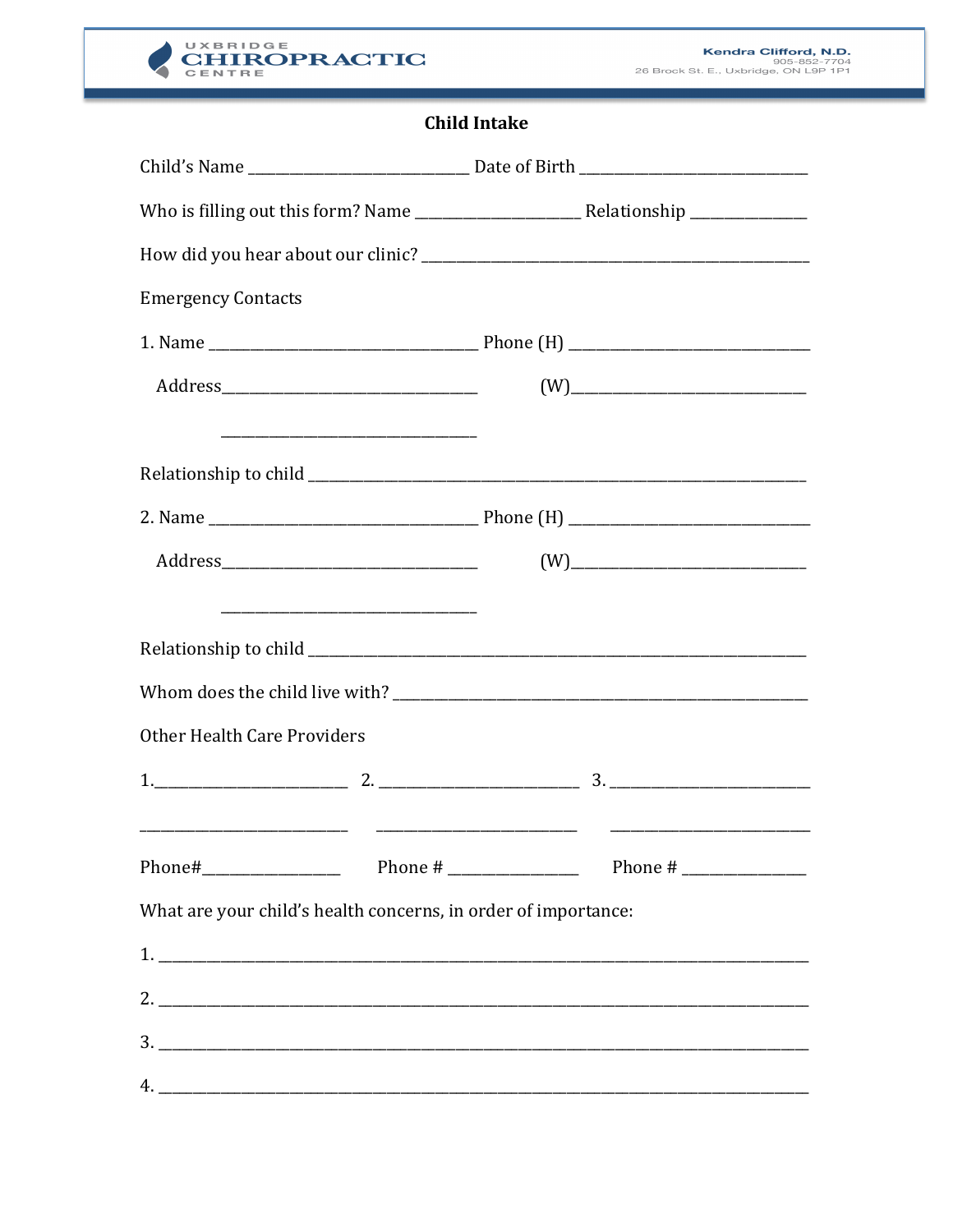

## **Child's Medical History**

Please indicate any serious conditions, illness or injuries, and any hospitalizations with approximate dates:

| Which of the following diseases has your child had?<br>$\Box$ Rubella (German Measles)<br>$\Box$ Roseola<br>$\Box$ Impetigo<br>$\Box$ Measles<br>$\Box$ Scarlet Fever<br>$\Box$ Mononucleosis<br>$\Box$ Chicken Pox<br>$\Box$ Strep Throat<br>$\Box$ Ear Infections<br>$\Box$ Whooping Cough<br>$\Box$ Mumps<br>Does your child have any allergies (medicines, environmental, etc.)?<br>Please list all CURRENT medications and supplements (Prescription, over-the-<br>counter, vitamins, herbs, homeopathics, etc.)<br>Please list all PAST prescription medications |  |  |  |  |
|------------------------------------------------------------------------------------------------------------------------------------------------------------------------------------------------------------------------------------------------------------------------------------------------------------------------------------------------------------------------------------------------------------------------------------------------------------------------------------------------------------------------------------------------------------------------|--|--|--|--|
|                                                                                                                                                                                                                                                                                                                                                                                                                                                                                                                                                                        |  |  |  |  |
|                                                                                                                                                                                                                                                                                                                                                                                                                                                                                                                                                                        |  |  |  |  |
|                                                                                                                                                                                                                                                                                                                                                                                                                                                                                                                                                                        |  |  |  |  |
|                                                                                                                                                                                                                                                                                                                                                                                                                                                                                                                                                                        |  |  |  |  |
|                                                                                                                                                                                                                                                                                                                                                                                                                                                                                                                                                                        |  |  |  |  |
| How many times has your child been treated with ANTIBIOTICS?<br>Which of the following immunizations has your child had?<br>$\Box$ DPP (diphtheria, pertussis, tetanus)<br>$\Box$ Haemophilus influenza $\Box$ Hepatitis B<br>$\Box$ Tetanus Booster when?<br>$\square$ "Flu"<br>$\Box$ Hepatitis A<br>$\Box$ Chicken Pox<br>$\Box$ MMR (measles, mumps, rubella)<br>$\Box$ Polio<br>$\Box$ Other                                                                                                                                                                      |  |  |  |  |
| Please indicate if any of the above has caused an adverse reaction:                                                                                                                                                                                                                                                                                                                                                                                                                                                                                                    |  |  |  |  |
| Has your child had any screening test (i.e. blood, hearing, vision)? $\Box$ Yes<br>$\Box$ No<br>If Yes, please list:                                                                                                                                                                                                                                                                                                                                                                                                                                                   |  |  |  |  |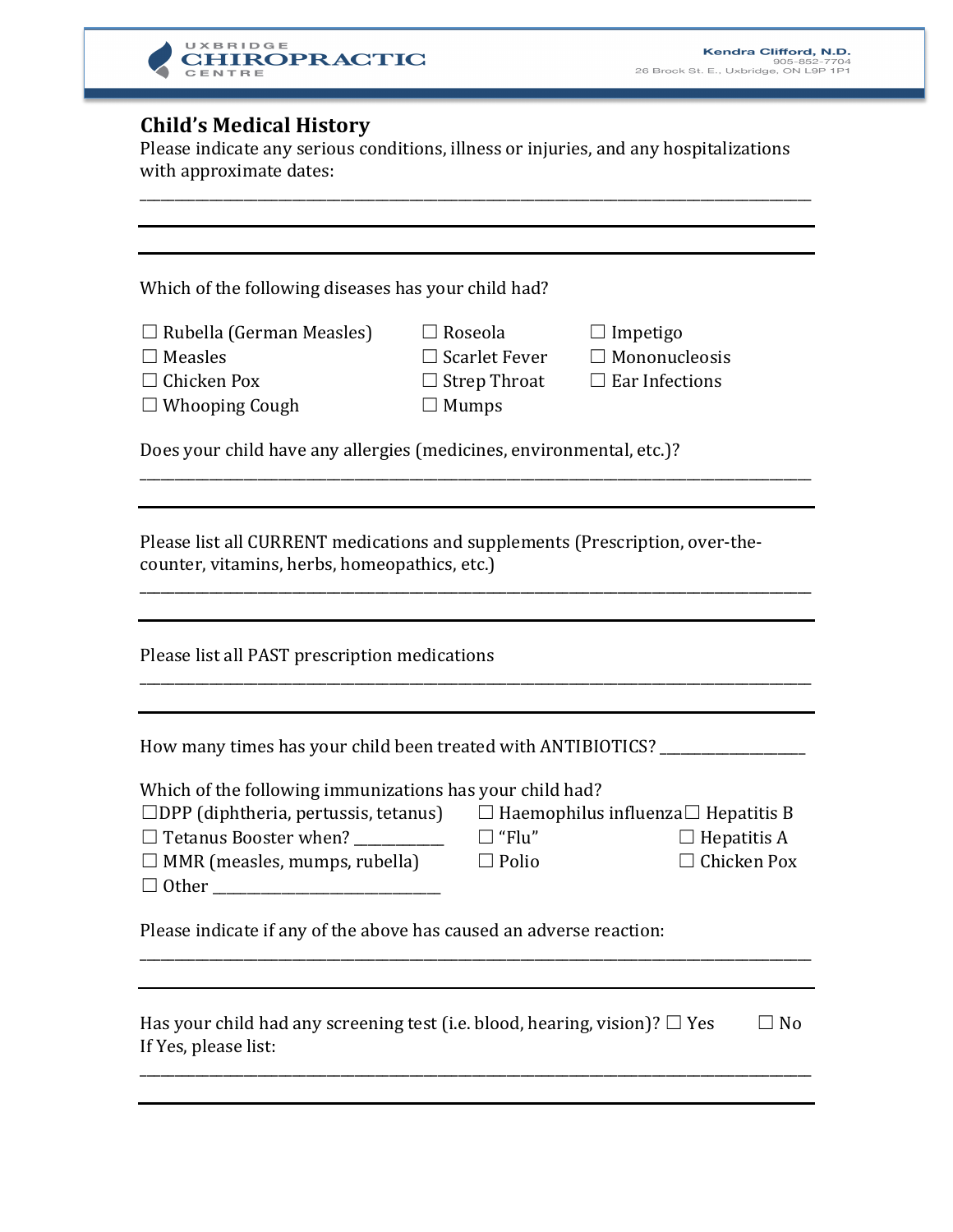

| <b>Child's Diet</b><br>How was your infant fed?<br>$\Box$ Other                                                               | $\Box$ Formula $\Box$ Milk $\Box$ Soy                                  |  |  |  |
|-------------------------------------------------------------------------------------------------------------------------------|------------------------------------------------------------------------|--|--|--|
| Were foods introduced before 6 months? $\Box$ Yes<br>If yes please list:                                                      | $\Box$ No                                                              |  |  |  |
| What foods were introduced between 6-12 months?                                                                               |                                                                        |  |  |  |
| Did your child ever experience colic? $\Box$ Yes $\Box$ No<br>Was it?<br>$\Box$ Moderate $\Box$ Severe<br>$\Box$ Mild         |                                                                        |  |  |  |
| Does your child have any food allergies or interolerances?<br>$\Box$ Yes $\Box$ No<br>If yes please list:                     |                                                                        |  |  |  |
| Does your child have any dietary restrictions (i.e. religious, vegetarian/vegan)?<br>$\Box$ Yes $\Box$ No If yes please list: |                                                                        |  |  |  |
| Describe a typical day's diet for your child<br><b>Breakfast</b>                                                              | <b>Snacks</b>                                                          |  |  |  |
| <b>Health and Development</b>                                                                                                 |                                                                        |  |  |  |
| How was your child's health in the first year?                                                                                | $\Box$ Poor $\Box$ Fair $\Box$ Good<br>$\Box$ Excellent $\Box$ Unknown |  |  |  |
| At what age did your child first?<br>Sit up ______________ Crawl __________________ Walk _____________________________        |                                                                        |  |  |  |

Describe your child's sleep pattern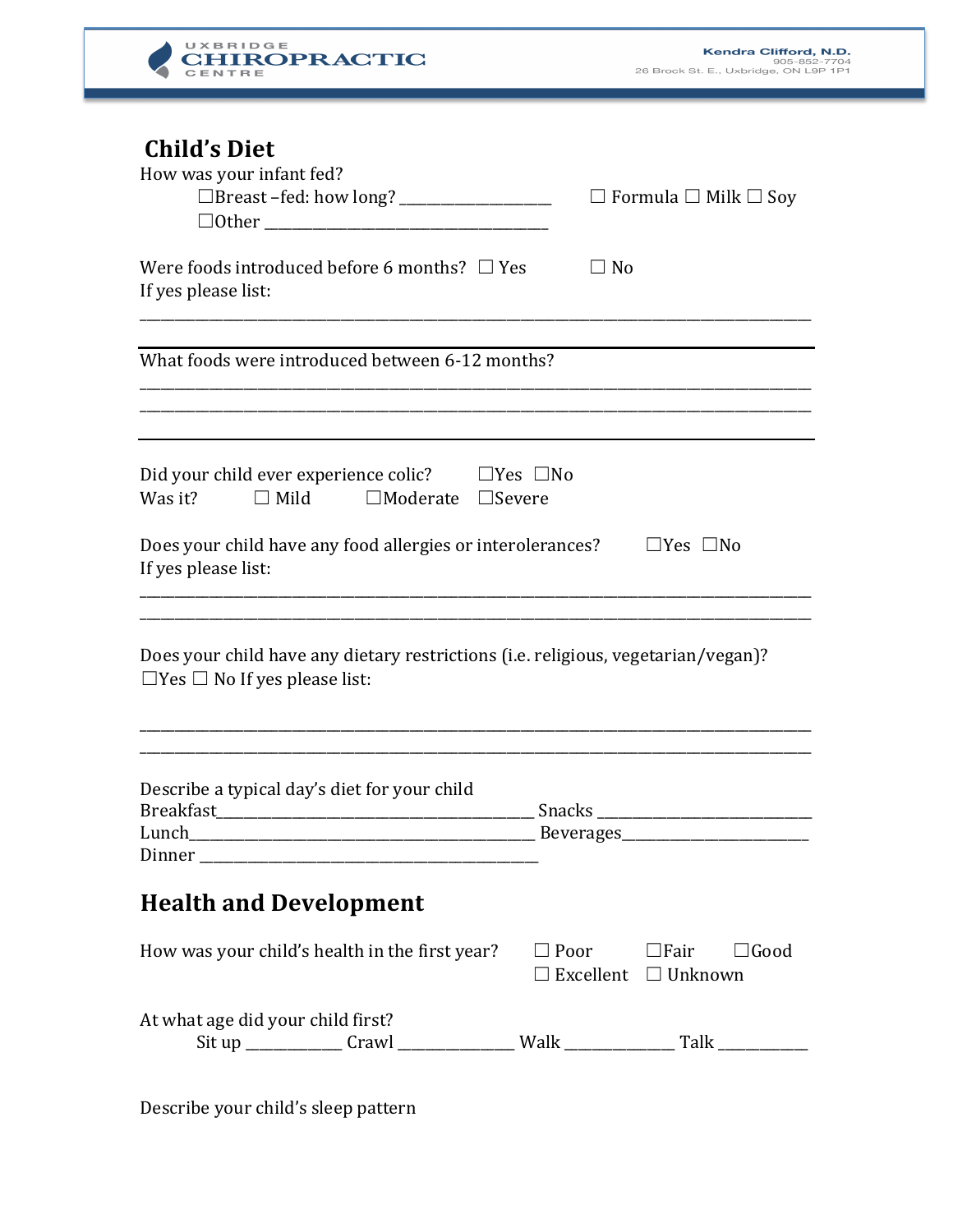

Describe your child's temperament

Describe your child's behaviour and performance at school

## **Prenatal Health**

What was the health of the parents at conception?

| Mother: $\Box$ Poor<br>Father $\Box$ Poor                                                                                                  |                | $\Box$ Fair<br>$\Box$ Fair                  | $\Box$ Good<br>$\Box$ Good | $\Box$ Excellent<br>$\Box$ Excellent | $\Box$ Unknown<br>$\Box$ Unknown |  |
|--------------------------------------------------------------------------------------------------------------------------------------------|----------------|---------------------------------------------|----------------------------|--------------------------------------|----------------------------------|--|
| What was the health of the mother during the pregnancy?                                                                                    |                |                                             |                            |                                      |                                  |  |
|                                                                                                                                            | $\square$ Poor | $\Box$ Fair                                 | $\Box$ Good                | $\Box$ Excellent                     | $\Box$ Unknown                   |  |
|                                                                                                                                            |                | How was the mother's diet during pregnancy? |                            |                                      |                                  |  |
|                                                                                                                                            | $\Box$ Poor    | $\Box$ Fair                                 | $\Box$ Good                | $\Box$ Excellent                     | $\Box$ Unknown                   |  |
| What was the mother's age at the time of this child's birth? ____________________                                                          |                |                                             |                            |                                      |                                  |  |
|                                                                                                                                            |                |                                             |                            |                                      |                                  |  |
| Did the mother receive prenatal medical care? $\Box$ Yes $\Box$ No $\Box$ Unknown                                                          |                |                                             |                            |                                      |                                  |  |
| Did the mother experience any of the following during the pregnancy?                                                                       |                |                                             |                            |                                      |                                  |  |
| $\Box$ Bleeding $\Box$ High blood pressure $\Box$ Nausea $\Box$ Vomiting<br>$\Box$ Diabetes $\Box$ Thyroid problems $\Box$ Physical Trauma |                |                                             |                            |                                      |                                  |  |
| $\Box$ Emotional Trauma                                                                                                                    |                |                                             |                            |                                      |                                  |  |
|                                                                                                                                            |                |                                             |                            |                                      |                                  |  |
| Did the mother use any of the following substances during the pregnancy?                                                                   |                |                                             |                            |                                      |                                  |  |
|                                                                                                                                            |                |                                             |                            |                                      |                                  |  |
|                                                                                                                                            |                |                                             |                            |                                      |                                  |  |
|                                                                                                                                            |                |                                             |                            |                                      |                                  |  |
|                                                                                                                                            |                |                                             |                            |                                      |                                  |  |
|                                                                                                                                            | $\Box$ Tobacco | $\Box$ Alcohol                              | $\Box$ Other:              |                                      |                                  |  |

\_\_\_\_\_\_\_\_\_\_\_\_\_\_\_\_\_\_\_\_\_\_\_\_\_\_\_\_\_\_\_\_\_\_\_\_\_\_\_\_\_\_\_\_\_\_\_\_\_\_\_\_\_\_\_\_\_\_\_\_\_\_\_\_\_\_\_\_\_\_\_\_\_\_\_\_\_\_\_\_\_\_\_\_\_\_\_\_\_\_\_\_\_\_\_\_\_

\_\_\_\_\_\_\_\_\_\_\_\_\_\_\_\_\_\_\_\_\_\_\_\_\_\_\_\_\_\_\_\_\_\_\_\_\_\_\_\_\_\_\_\_\_\_\_\_\_\_\_\_\_\_\_\_\_\_\_\_\_\_\_\_\_\_\_\_\_\_\_\_\_\_\_\_\_\_\_\_\_\_\_\_\_\_\_\_\_\_\_\_\_\_\_\_\_

\_\_\_\_\_\_\_\_\_\_\_\_\_\_\_\_\_\_\_\_\_\_\_\_\_\_\_\_\_\_\_\_\_\_\_\_\_\_\_\_\_\_\_\_\_\_\_\_\_\_\_\_\_\_\_\_\_\_\_\_\_\_\_\_\_\_\_\_\_\_\_\_\_\_\_\_\_\_\_\_\_\_\_\_\_\_\_\_\_\_\_\_\_\_\_\_\_ \_\_\_\_\_\_\_\_\_\_\_\_\_\_\_\_\_\_\_\_\_\_\_\_\_\_\_\_\_\_\_\_\_\_\_\_\_\_\_\_\_\_\_\_\_\_\_\_\_\_\_\_\_\_\_\_\_\_\_\_\_\_\_\_\_\_\_\_\_\_\_\_\_\_\_\_\_\_\_\_\_\_\_\_\_\_\_\_\_\_\_\_\_\_\_\_\_

## **Birth History**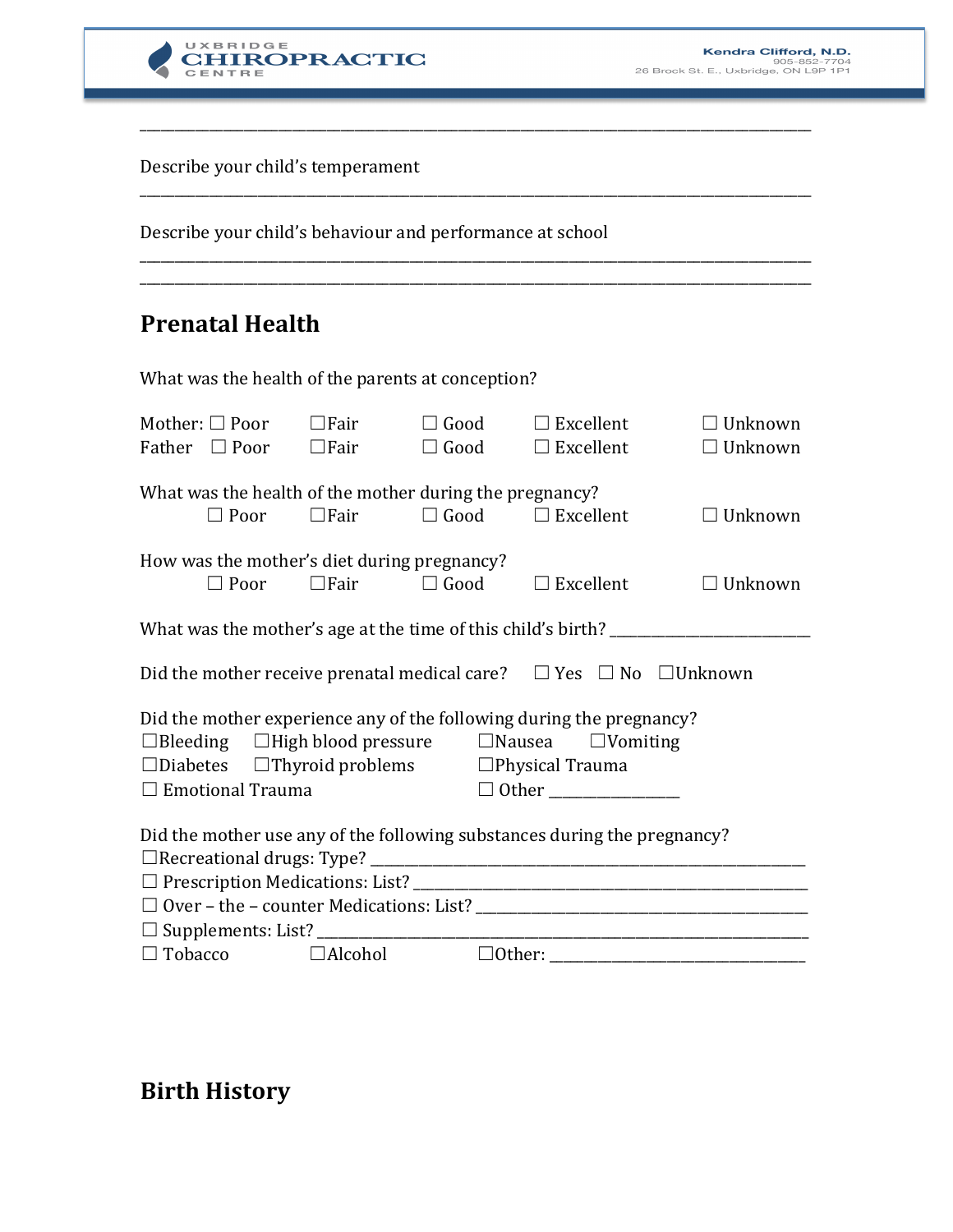| UXBRIDGE<br><b>HIROPRACTIC</b>                                                                                                                               | Kendra Clifford, N.D.<br>905-852-7704<br>26 Brock St. E., Uxbridge, ON L9P 1P1 |  |  |  |  |
|--------------------------------------------------------------------------------------------------------------------------------------------------------------|--------------------------------------------------------------------------------|--|--|--|--|
|                                                                                                                                                              |                                                                                |  |  |  |  |
| Term Length                                                                                                                                                  | $\Box$ Full $\Box$ Premature _______ wks $\Box$ Late ______ wks                |  |  |  |  |
| Length of labour ________________________                                                                                                                    |                                                                                |  |  |  |  |
| Was the birth: $\Box$ Vaginal $\Box$ C-Section $\Box$ Induced $\Box$ Forceps $\Box$<br>Anaesthesia                                                           |                                                                                |  |  |  |  |
| $\Box$ Yes<br>$\square$ No<br>Were there any complications?<br>If Yes Explain                                                                                |                                                                                |  |  |  |  |
| Did the child experience any of the following at or shortly after the birth?<br>$\Box$ Jaundice<br>$\Box$ Rashes<br>$\Box$ Seizures<br><b>Family History</b> |                                                                                |  |  |  |  |
| Do you know the family history $\square$ Yes<br>$\square$ No<br>Indicate if a close relatives (i.e. parent, sibling) has had any of the following:           |                                                                                |  |  |  |  |
|                                                                                                                                                              |                                                                                |  |  |  |  |
| Who & Relationship<br>Symptoms                                                                                                                               | Who & Relationship<br>Symptoms                                                 |  |  |  |  |
| Allergies                                                                                                                                                    | <b>Birth Defects</b>                                                           |  |  |  |  |
| Asthma                                                                                                                                                       | Juvenile arthritis                                                             |  |  |  |  |
| <b>Diabetes</b>                                                                                                                                              | <b>Other</b>                                                                   |  |  |  |  |
| Kidney Disease<br>Do either of the parents have a chronic illness? $\Box$ Yes                                                                                | $\square$ No                                                                   |  |  |  |  |
| If yes please describe                                                                                                                                       |                                                                                |  |  |  |  |

 $\overline{\phantom{0}}$ 

\_\_\_\_\_\_\_\_\_\_\_\_\_\_\_\_\_\_\_\_\_\_\_\_\_\_\_\_\_\_\_\_\_\_\_\_\_\_\_\_\_\_\_\_\_\_\_\_\_\_\_\_\_\_\_\_\_\_\_\_\_\_\_\_\_\_\_\_\_\_\_\_\_\_\_\_\_\_\_\_\_\_\_\_\_\_\_\_\_\_\_\_\_\_\_\_\_ \_\_\_\_\_\_\_\_\_\_\_\_\_\_\_\_\_\_\_\_\_\_\_\_\_\_\_\_\_\_\_\_\_\_\_\_\_\_\_\_\_\_\_\_\_\_\_\_\_\_\_\_\_\_\_\_\_\_\_\_\_\_\_\_\_\_\_\_\_\_\_\_\_\_\_\_\_\_\_\_\_\_\_\_\_\_\_\_\_\_\_\_\_\_\_\_\_